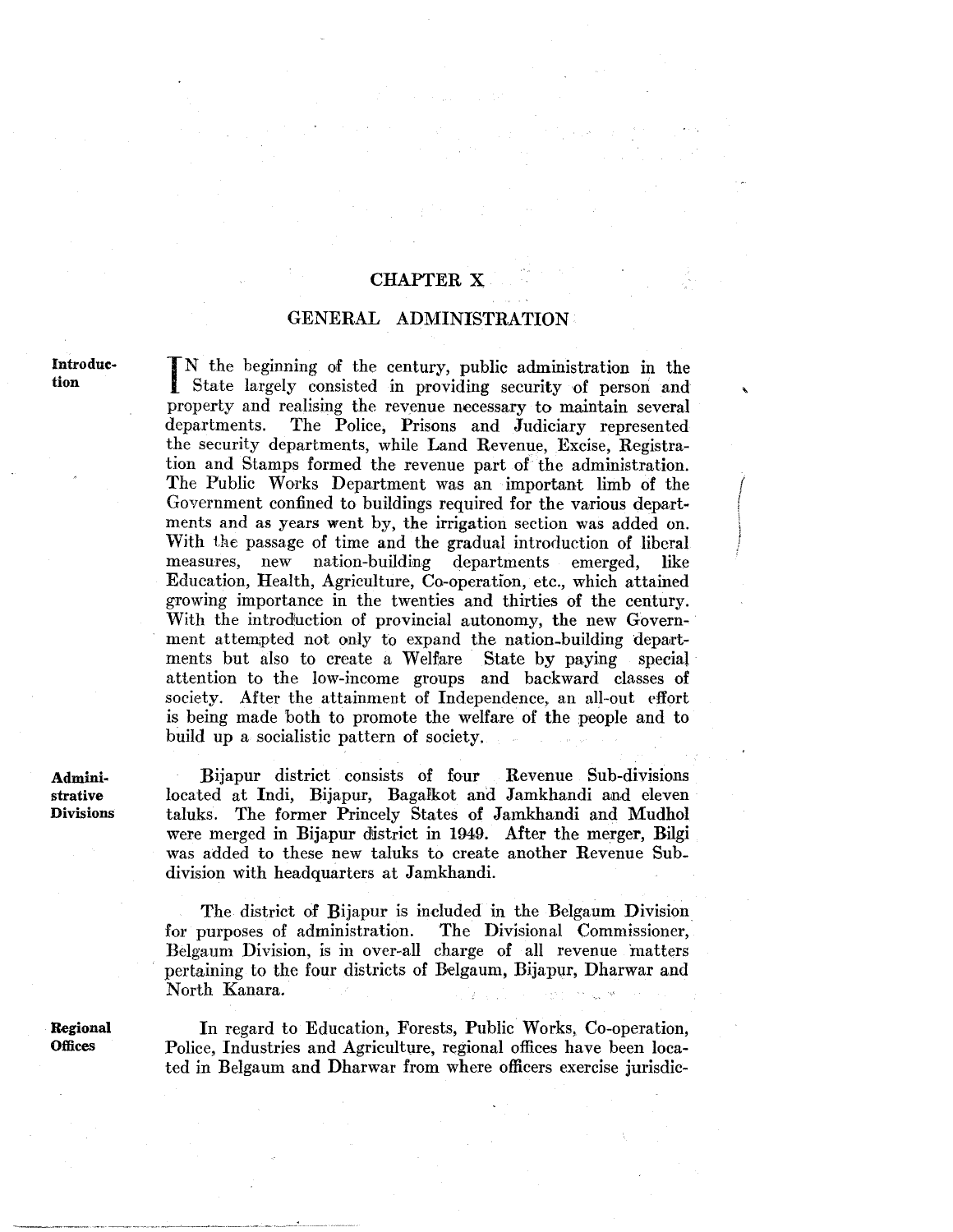## BIJAPUR DISTRICT 315

tion over the district of Bijapur concerning their respective departments. The Deputy Director of Agriculture has his office in Dharwar from where he exercises jurisdiction over the District Agricultural Office in Bijapur. The Deputy Inspector-General of Police has his office in Belgaum and the Superintendent of Police in Bijapur is responsible to him. The Deputy Director of Public Instruction has his office in Dharwar from where he exercises his jurisdiction over the Educational Inspector in Bijapur. There is a Public Works Circle in Belgaum under a Superintending Engineer who has supervisory powers over the Executive Engineers, Bijapur and Bagalkot.

The other officers at the district level are given below. It is other Officers unnecessary to describe their functions here, as in the case of at the district most of them, their designations give an idea of their functions level while the functions of others have already been described in the appropriate chapters. The other officers in the district are :

- l. District and Sessions Judge.
- $\mathfrak{A}.$ Superintendent of Police.
- 3. Executive Engineer, Bijapur Division.
- 4. Executive Engineer, Bagalkot Division.
- *5.*  District Agricultural Officer.
- 6. District Health Officer.
- 7. District Surgeon.
- 8. District Publicity Officer.
- 9. Assistant Director of Industries and Commerce.
- 10. Assistant Registrar of Co-operative Societies.
- 11. Educational Inspector.
- 12. Regional Transport Officer and Secretary to the Regional Transport Authority.
- 13. District Veterinary Officer.
- 14. District Statistical Officer.
- 15. Divisional Controller, Mysore State Road Transport Corporation.
- 16. Commercial Tax Officer.

t

- 17. Commandant, Home Guards.
- 18. Chief Executive Officers, Taluk Development Boards.
- 19.· Divisional Soil Conservation Officer.
- 20. Sub-divisional Forest Officer.
- ~1. Special Auditor, Co-operative Societies.

The Central Government has its own officers in the district Central for the collection of income-tax and excise duties and adminis- Government tration of postal, telegraph and telephone services. The Central Officers Government Officers at the district level are :

- 1. Superintendent, Central Excise, Bijapur Circle.
- 2. Income-Tax Officer, Bijapur.
- 3. Superintendent of Post Offices, Bijapur Division.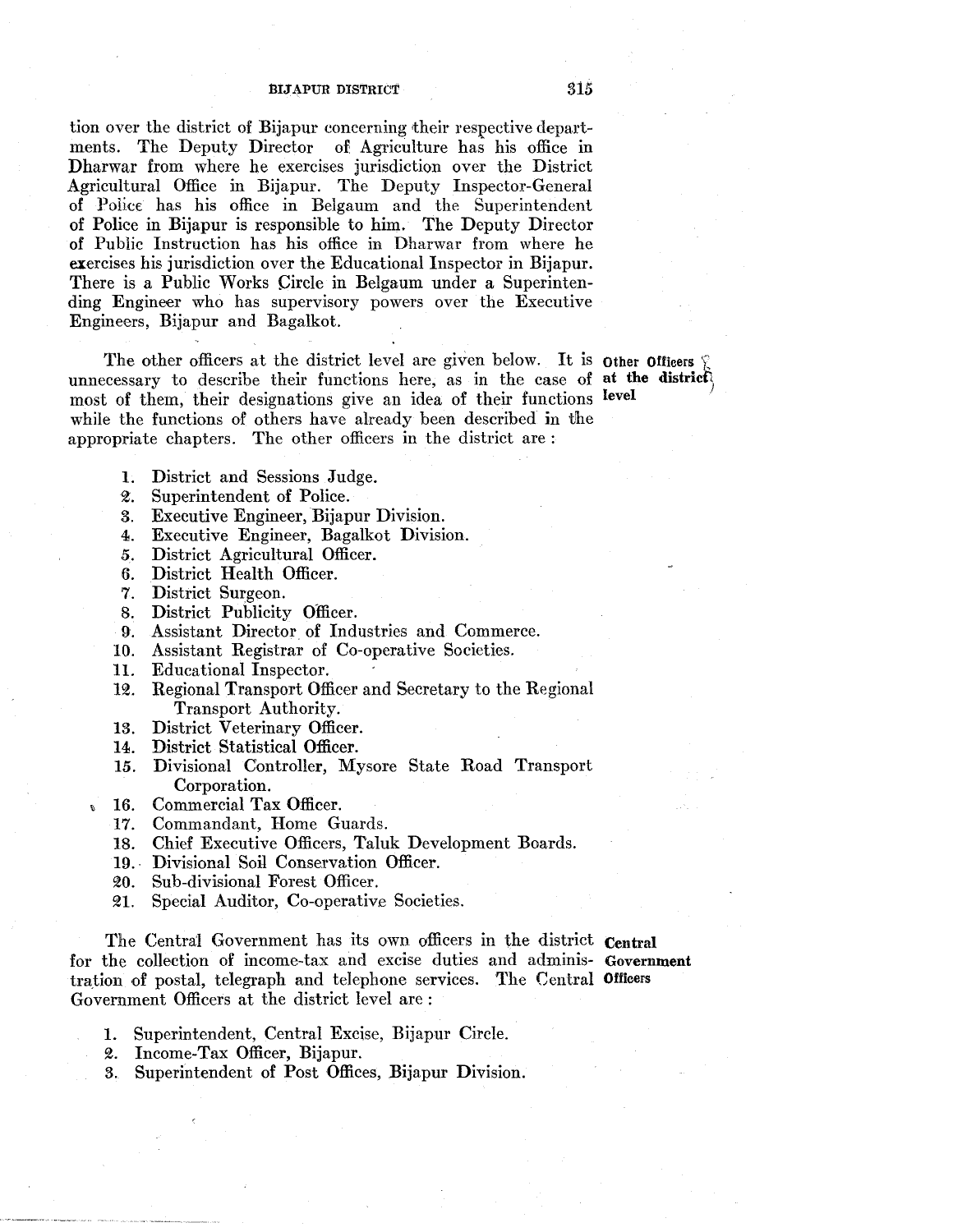- 4. Sub-Divisional Officer, Telegraphs.
- *5.* Engineering Supervisor, Telegraphs.
	- Custodian, Archælogical Survey of India, Bijapur. (This officer functions under the control of the Superintendent, Archæological Survey of India, South-Western Circle, Aurangabad.)

Divisional Commissioner

The Divisional Commissioner performs a sort of decentralised function in all revenue matters and looks after the developmental activities initiated by Government. He is the highest local executive authority to organise and supervise the administrative machinery in his division and for implementing the policy of Government and as the Joint Development Commissioner of the Division, he is responsible for the progress of all development and community project works.· Not only is he the head of the Revenue Department in his division, but in so far as the needs and exigencies of the divisional administration are concerned, he is expected to supervise the working of the offices of the other developmental departments also. In short, he is a guide who wields tremendous<br>influence over the districts which have been brought influence over the districts under his jurisdiction. He holds periodical conferences of district officers to instil in them the paramount need to expedite urgent developmental programmes and to ask them to help the people in times of distress. The Divisional Commissioner constitutes a link between the people and the administration. Whenever policies are laid down by the State Government to develop the moral and material needs of the people, the Divisional Commissioners are invited to Bangalore to confer with the Chief Secretary or the Chief Minister. The Deputy Commissioners of the districts in the Division keep in close touch with the Divisional Office and obtain suitable guidance with reference to affairs connected with the district administration.

**Deputy** Commissioner

In the general pattern of the district administration, the Deputy Commissioner is the custodian of Government property in land (including trees and water) wherever situated, and at the same time the guardian of the interests of members of the public in land in so far as the interests of Government in land have been conceded to them. All land, wherever situated, whether. applied to agricultural or other purposes, is liable to payment of land revenue except in so far as it may be expressly exempted by a special contract *(vide* section 45 of the Land Revenue Code). Such land revenue is of three kinds : (1) agricultural assessment,  $(2)$  non-agricultural assessment and  $(3)$  miscellaneous. The Deputy Commissioner's duties are in respect of (1) fixation,  $(2)$  collection and  $(3)$  accounting of all such land revenue. The assessment is fixed on each piece of land roughly in proportion to its productivity. This assessment is revised every thirty years. The collection of land revenue rests with the Deputy Commissioner who has to see that the revenue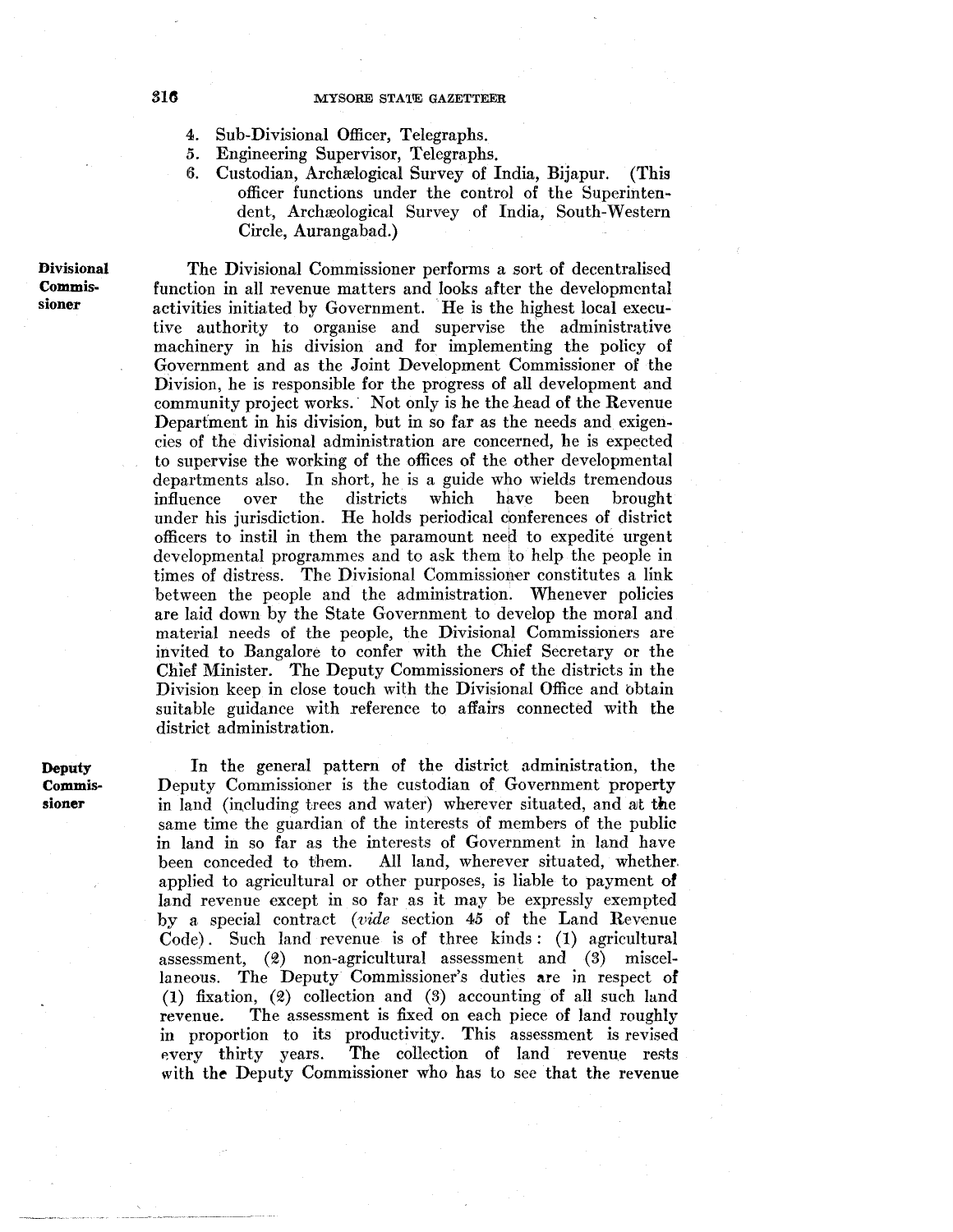## BIJAPUR DISTRICT 817

due is recovered punctually and with the minimum of coercion and that the collections are properly credited and accounted- for. The Deputy Commissioner is also responsible for the collection of fees and taxes under various other Acts in respect of irrigation, stamps, courts, tolls on roads and bridges, prohibition, etc. He is also responsible for the collection of dues declared as arrears of land revenue.

The Deputy Commissioner's duties, as a District Magistrate, are mainly executive. As a District Magistrate, he is the head of all other Executive Magistrates of the district.

The Deputy Commissioner is the statutory authority dealing with the Prohibition Act, the Tenancy and Agricultural Lands Act (1948), the Agriculturists' Loans Act (1884), the Land Improve· ment Loans Act (1883) and the Court of Wards Act (1905). He has other quasi-judicial functions in revenue matters like hearing of appeals from the decisions of the Revenue Sub-Divisional Officers under the Land Revenue Act and various other Acts.

The Deputy Commissioner is also the *ex-officio* District Registrar and *ex-officio* Chairman of the Regional Transport Authority of the district. He is also the President of the District Soldiers', Sailors' and Airmens' Board. Besides, by virtue of the fact that he is the head of the district administration, he has to preside over several official and non-official institutions and committees like the Wilson Anti-Famine Institute, the District Probation and After-Care Association, the District Anti-Leprosy Committee and the District Red Cross Society.

As regards the control over the essential commodities, the Deputy Commissioner is enjoined to give effect to the notifications issued by the Government under the Essential Commodities Control Order, 1957.

Besides being the head of the Revenue Department, the Deputy Commissioner is also the co-ordinating authority between various officers of the other departments in the district except the District Judge. He presides over the District Co-ordination Committee's meeting to which all the officers in the district except those belonging to the Judicial Department are invited.

There is a District Development Council for the district of District which the Deputy Commissioner is the *ex-officio* Chairman. The District Development Council has to supervise and co-ordinate the developmental activities of all the departments in the district and those of the Taluk Development Boards, which are looking after the implementation of the Community Development Programmes in the rural areas within their respective jurisdictions. There are

Development Council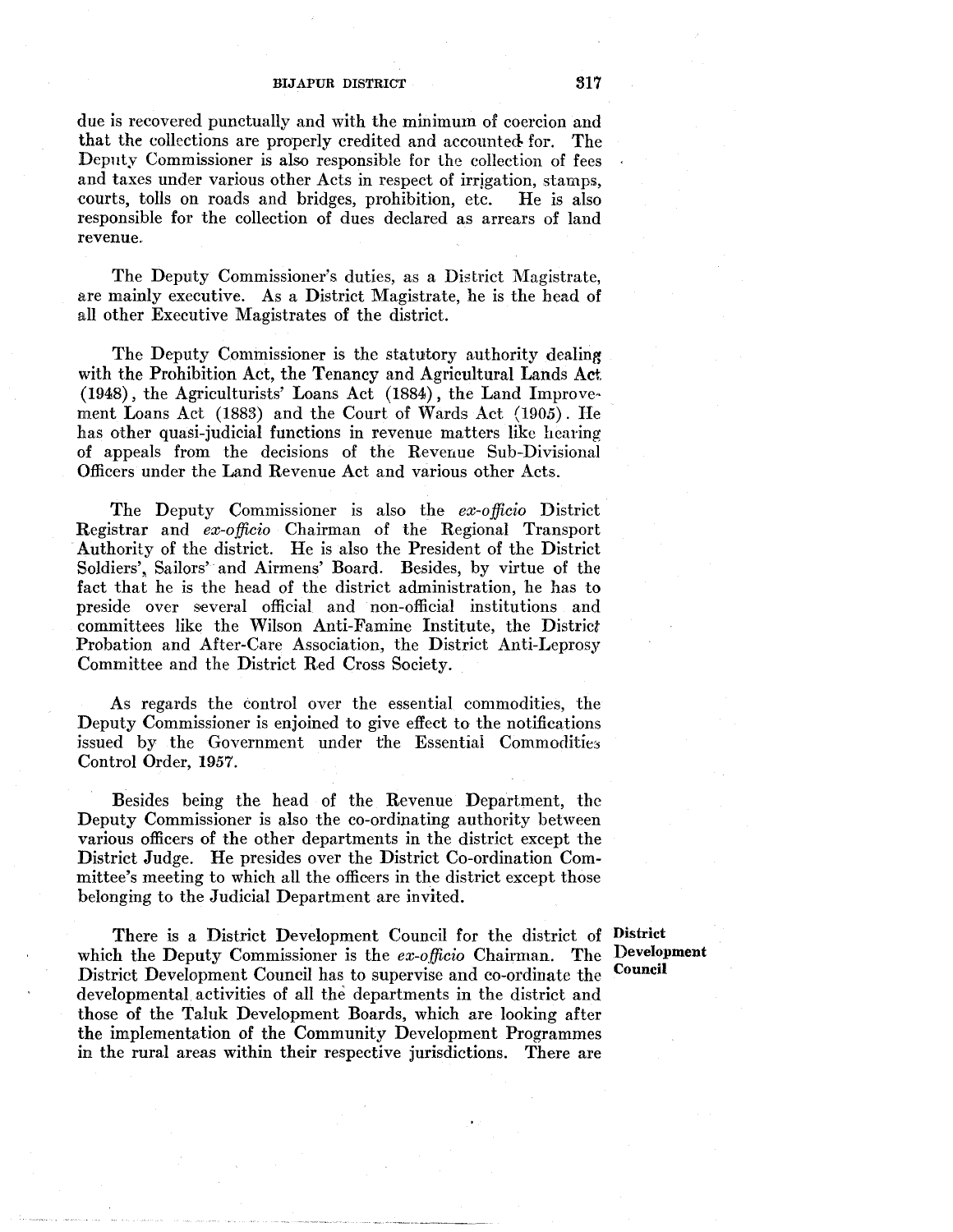eleven Taluk Development Boards in Bijapur district. The chairmen of these boards are elected non-official members of the District Development Council.

Assistant

 $\mathbf{v}$ 

Commissioners Bijapur Sub-Division, the Bagalkot Sub-Division, the Indi Sub-The four Assistant Commissioners who are in charge of the Division and the Jamkhandi Sub-Division assist the Deputy Commissioner in revenue administration and are responsible to him. In revenue matters, these officers are appellate authorities over the orders passed by the Tahsildars. They exercise such of the powers as are conferred upon the Deputy Commissioner under the Mysore Land Revenue Act. Their powers and duties have been specified in the Mysore Revenue Manual. They are also *ex-officio* First Class Magistrates.

Tahsildars

There are eleven Tahsildars in charge of the eleven taluks in the district. Their duties and powers are such as are specially conferred upon them under the Mysore Land Revenue Act and the Land Revenue Rules. The Tahsildars are the key-men in the revenue set-up of the taluks.

There are thirty-six circles in the district and each such circle is under the charge of a Circle Inspector (equivalent to Hobli Revenue Inspector) . The Circle Inspectors assist the Tahsildars in the revenue administration of the taluks.

Village The village establishment in the Bijapur district consists of Administration (a) the Revenue Patels, (b) the Police Patels and (c) the combined Patels; the '*talatis'* (previously known as *kulkarnis*) equivalent to Shanbhogues in the old Mysore area and the set *sanadis*  or *walikars, talawars* and *mahars.* 

> In a large number of villages, there are two posts of patels for each village, one for revenue work and the other for police work. Not infrequently, these two functions are combined in one, either because both the hereditary offices are enjoyed by one and. the same family or because such combination is administratively convenient. The practice of appointing one patel for two or more villages has been discontinued. In most places, the patels more villages has been discontinued. are appointed on a hereditary basis. There are also stipendiary patels. These patels have no watan or inam lands while the hereditary patels have watan lands given to them in return for the services they render. The stipendiary patels are remunerated in cash for the services they render and normally, they are not to be appointed for more than five years at a stretch.

> Prior to 1st June 1951, the village accountant (Shanbhogue) was known as *kulkarni* ; it was a hereditary post. But with the abolition of *kulkarni* watans, the hereditary posts of *kulkarnis* were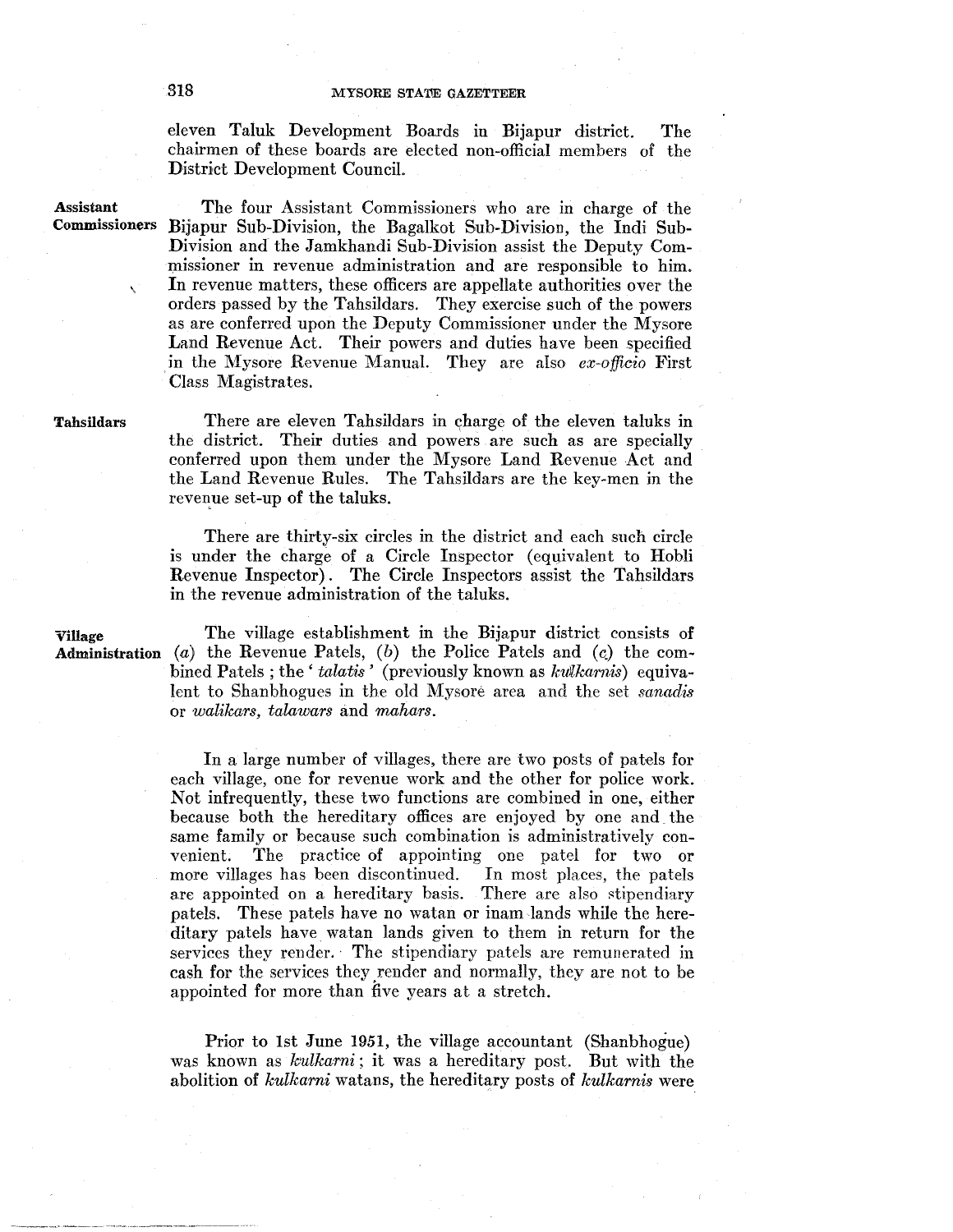abolished and 'talatis' were appointed in their place as wholetime Government servants on a salary basis with leave and pension benefits as are available to Government servants. The village or group of villages in charge of a talati is known as ' Saza ' and the talatis are required to furnish a security of Rs. *500.* Certain minimum educational qualifications and age limit are prescribed . for the posts of *talatis.* 

The organisation of 'inferior' village servants consists of hereditary as well as non-hereditary offices of various categories, *viz., set sanadis, talawars* or *walikars* and *mahars.* These servants assist the village officials in the execution of their duties and are remunerated by grants of lands on reduced assessment and/or cash allowances.

The functions of the District Judge have been described in Functions of the appropriate chapter on Law, Order and Justice (Chapter XII). other Officers He has a separate and independent sphere of work and as Sessions Judge he exercises appellate powers over all the Judicial Magistrates in the district.

The Superintendent of Police and the police force of the district of Bijapur are under the control of the Deputy Commissioner in so far as their functions regarding the maintenance of law and order are concerned. As regards discipline, training and other administrative matters, they are under the control of the Deputy Inspector-General of Police, Northern Range, Belgaum.

The Executive Engineer stands a little apart. Since his work is purely technical he is not directly subordinate to the Deputy Commissioner though in a sense he plays a part subsidiary to the general administration of the district of which the Deputy Commissioner is the head, and he is expected to help the Deputy Commissioner whenever required to do so. The Deputy Commissioner can ask the Executive Engineer to investigate the utility of minor irrigation works likely. to help the rural population. According to Section 11 of the Famine Relief Code, the Executive Engineer arranges, in consultation with the Deputy Commissioner, for the inclusion in the programme of expansion of public works of the plans for special and current repairs to roads and other useful work suitable for scarcity areas.

At present, there are two Executive Engineers in Bijapur district ; one in charge of Bijapur Division and is stationed at Bijapur and the other is in charge of the Bagalkot Division and is stationed at Bagalkot.

The District Surgeon has also a separate and independent sphere of his own, but must place his professional and technical